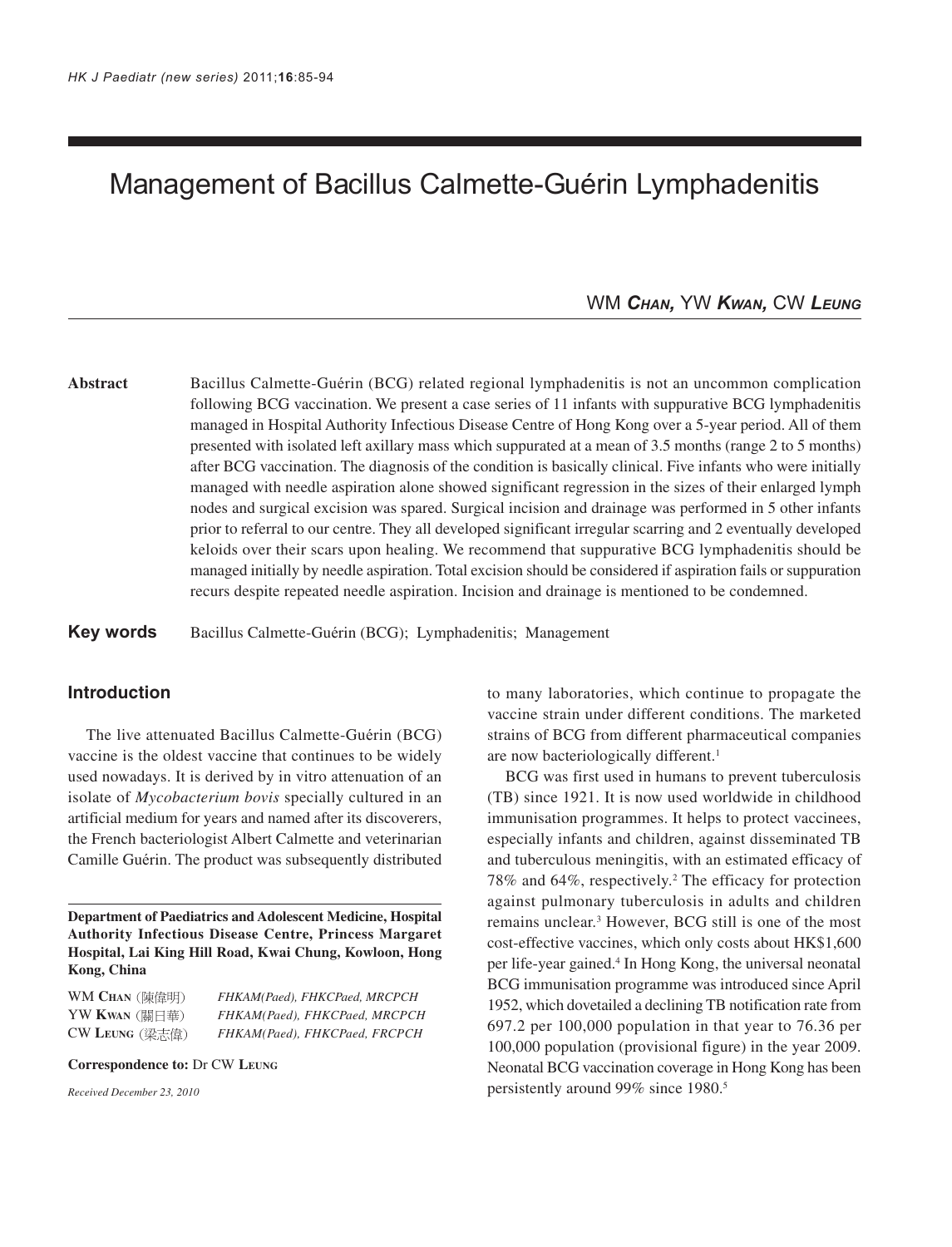## **Complications from BCG Vaccination**

BCG vaccine is considered to be safe and has a low incidence of serious adverse reactions.6,7 The most common complications after receiving BCG are local reactions and regional lymphadenopathy.8-10 The local reactions at the inoculation site can range from erythema and induration, to the formation of papule, discharging ulcer or abscess. Regional lymphadenopathy arises as a result of enlargement of ipsilateral lymph nodes, principally involving the axillary, and rarely, the lower cervical chain. The higher the BCG injection site above the insertion of the tendon of the deltoid muscle, the higher the likelihood of cervical lymphadenopathy, if regional complication does occur. Serious complications such as regional or distant soft tissue granulomas, osteomyelitis and disseminated disease (disseminated BCGosis) are rare, which mainly affect patients with impaired immunity, like those with acquired immunodeficiency syndrome (AIDS) or primary immunodeficiencies.11-13 However, similar complications can rarely occur in previously healthy or immunocompetent individuals. Notwithstanding, further investigations for an underlying aetiology or immune defect is warranted whenever serious complications develop after BCG vaccination.

## **BCG Lymphadenitis**

Regional lymph node enlargement after BCG vaccination generally undergoes spontaneous resolution but may occasionally progress slowly to become suppurative.13,14 This is a continuous spectrum of lymph node reactions and there is no specific guideline or recommendation to clearly define and differentiate normal from abnormal. The term "BCG lymphadenitis" is usually coined when ipsilateral axillary, supraclavicular or lower cervical lymph node enlargement developing after BCG vaccination is severe enough to arouse significant concern from the child care provider to seek medical attention.14

# **Types of BCG Lymphadenitis**

There are two forms of BCG lymphadenitis.<sup>15,16</sup> The nonsuppurative form (simple form) is characterised by a benign clinical course and the lesion resolves spontaneously without any sequelae over a period of weeks<sup>17</sup> (Figures 1a & 1b). The suppurative form is marked by the progressive enlargement of regional lymph nodes leading to a collection of suppurative material, with recognisable fluctuation in the swelling. Overlying skin changes is universal, with



**Figure 1** Two views of non-suppurative BCG lymphadenitis in an infant.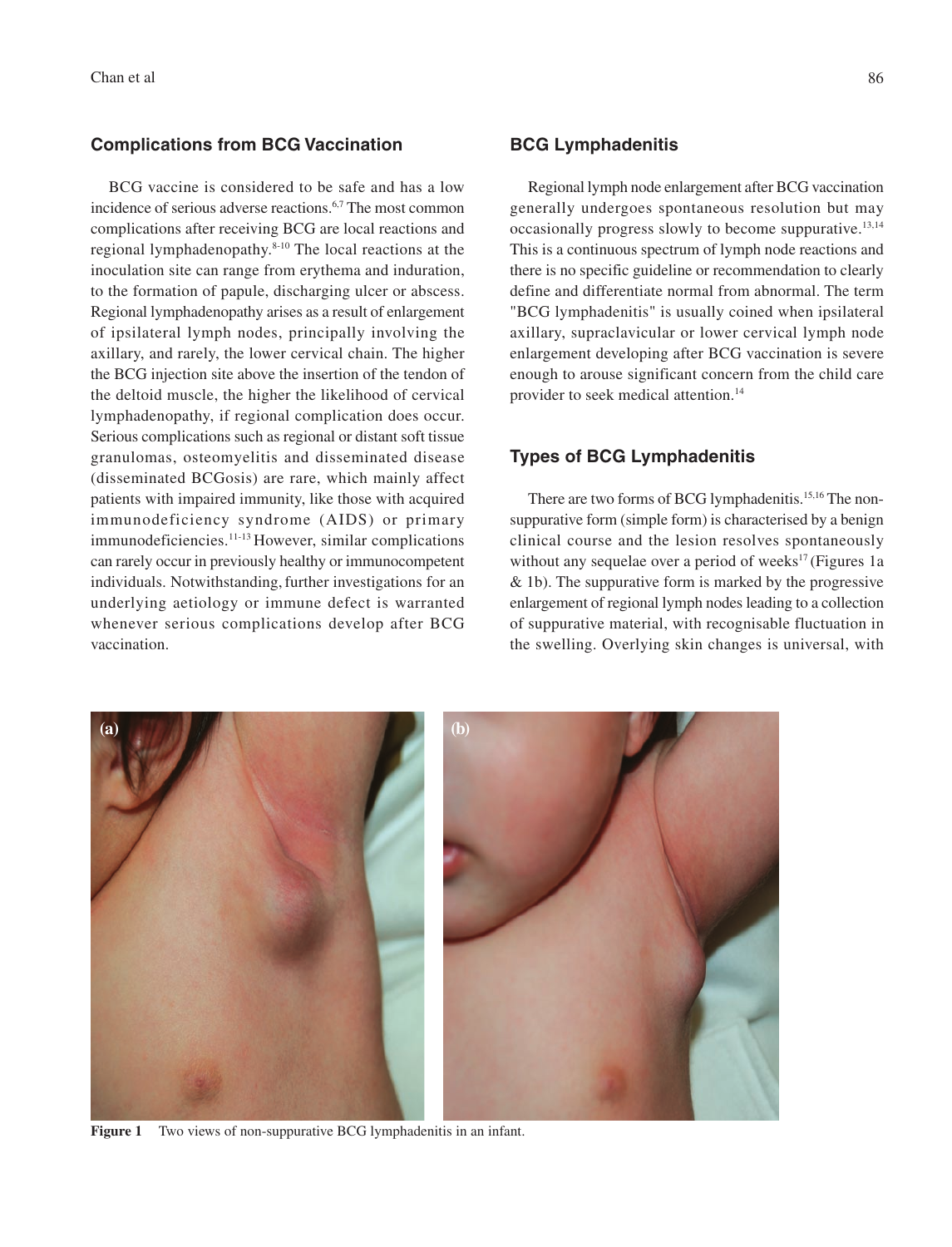erythema, edema, increased pigmentation and pustule formation (Figures 2a & 2b). If left untreated, the suppuration will eventually rupture, leading to persistent caseous discharge and sinus formation (Figure 3). Wound healing inevitably takes several months, which is unpleasant to both patients and their care providers. Frequent and meticulous wound dressing is required, and secondary bacterial infection, unsightly scarring or keloid formation are not uncommon sequelae.18



**Figure 2** Suppurative BCG lymphadenitis before spontaneous rupture.

# **Case Series**

Infants suffering from BCG lymphadenitis are commonly referred to the Hospital Authority Infectious Disease Centre of Hong Kong for further evaluation. We present an illustrative case series to describe the characteristics and outcome of infants affected by the condition who were managed in our centre over a 5-year period. This is followed by a review of the risk factors for development of the disease entity, clinical features and approach to its proper management.

Table 1 summarises our recent experience in the management of 11 infants who presented with suppurative BCG lymphadenitis from January 2006 to December 2010. Seven of them were male infants (male to female ratio of 1.75 to 1). All of them had received BCG vaccination (9 at birth, 1 at 2 months and 1 at 11 months of age) and presented with isolated left axillary mass which later suppurated as the only abnormal physical finding at a mean of 3.5 months (range 2 to 5 months) after vaccination. All were thriving well and none of them developed fever or constitutional symptoms. Tuberculin skin tests were performed in 7 of them using 2 units of tuberculin (PPD-RT23) administered by the Mantoux method. Six were positive  $(≥10$  mm



**Figure 3** Persistent discharging sinus in suppurative BCG lymphadenitis after spontaneous rupture.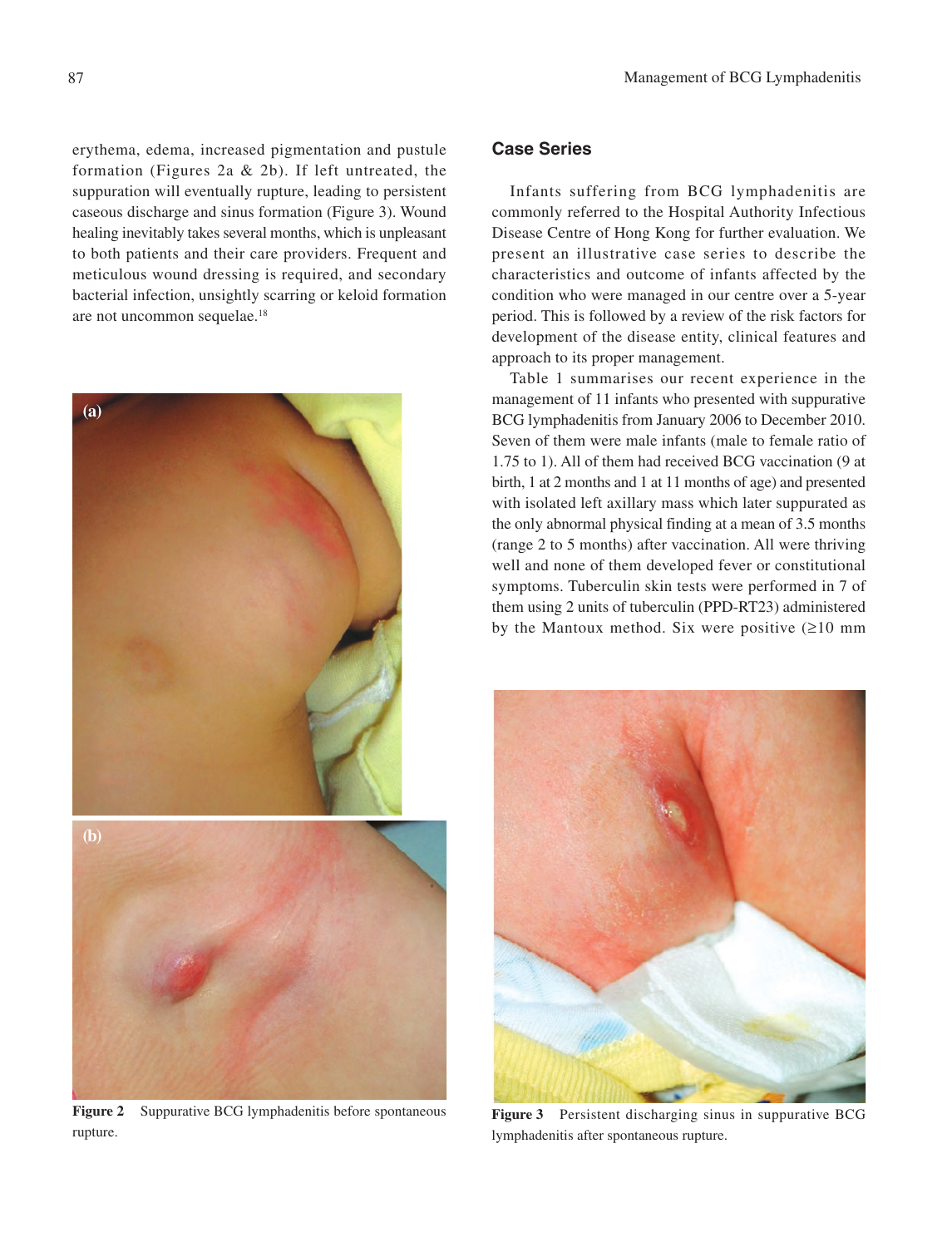| Characteristics and outcome of 11 infants with suppurative BCG lymphadenitis                                                                                                                | $\csc 1$                                                                   | Case 2                                                                                                                                                                                                                              | Case 3                                                      | Case 4                                                                                  | Case 5                                                               | Case 6                                                                                                           | Ļ<br>Case                                                                                                             | Case 8                                                                   | Case 9                                                           | Case 10                                                  | Case 11                                                                                                  |
|---------------------------------------------------------------------------------------------------------------------------------------------------------------------------------------------|----------------------------------------------------------------------------|-------------------------------------------------------------------------------------------------------------------------------------------------------------------------------------------------------------------------------------|-------------------------------------------------------------|-----------------------------------------------------------------------------------------|----------------------------------------------------------------------|------------------------------------------------------------------------------------------------------------------|-----------------------------------------------------------------------------------------------------------------------|--------------------------------------------------------------------------|------------------------------------------------------------------|----------------------------------------------------------|----------------------------------------------------------------------------------------------------------|
|                                                                                                                                                                                             |                                                                            |                                                                                                                                                                                                                                     |                                                             |                                                                                         |                                                                      |                                                                                                                  |                                                                                                                       |                                                                          |                                                                  |                                                          |                                                                                                          |
| Sex                                                                                                                                                                                         | $\boxed{\mathbf{L}}$                                                       | Σ                                                                                                                                                                                                                                   | Z                                                           | ≍                                                                                       | ≍                                                                    | ≍                                                                                                                | щ                                                                                                                     | ≍                                                                        | ⋝                                                                |                                                          |                                                                                                          |
| DOB                                                                                                                                                                                         | Nov $05$                                                                   | Dec <sub>08</sub>                                                                                                                                                                                                                   | Nov 08                                                      | Aug $08$                                                                                | Jul 08                                                               | Aug $09$                                                                                                         | Sep <sub>09</sub>                                                                                                     | Dec <sub>09</sub>                                                        | Feb <sub>09</sub>                                                | Apr $10$                                                 | May 09                                                                                                   |
| presentation (months)<br>Age at                                                                                                                                                             | $\mathcal{L}$                                                              | $\mathcal{L}$                                                                                                                                                                                                                       | 3                                                           | 3                                                                                       | 5                                                                    | 5                                                                                                                | 4                                                                                                                     | 5                                                                        | $\overline{13}$                                                  | 4                                                        | 5                                                                                                        |
| vaccination (months)<br>Duration after                                                                                                                                                      | $\mathcal{L}$                                                              | $\mathcal{L}$                                                                                                                                                                                                                       | 3                                                           | 3                                                                                       | 5                                                                    | 5                                                                                                                | 4                                                                                                                     | 5                                                                        | $\mathcal{L}$                                                    | 4                                                        | 3                                                                                                        |
| Size of left axillary LN<br>at presentation (cm)                                                                                                                                            | $\epsilon$                                                                 | $3 \times 1.5$                                                                                                                                                                                                                      | 2.5                                                         | $2.5 \times 2.5$                                                                        | 1.5                                                                  | $1.5 \times 1.5$                                                                                                 | $2 \times 1$                                                                                                          | $1 \times 2$                                                             | $3 \times 4$                                                     | 1.5                                                      | $1.5 \times 1.5$                                                                                         |
| fluctuation (cm)<br>Max size of                                                                                                                                                             | $4 \times 5$                                                               | $2 \times 1.5$                                                                                                                                                                                                                      | $2 \times 1$                                                |                                                                                         |                                                                      | $2 \times 2$                                                                                                     | $\overline{ }$                                                                                                        | $2.5 \times 2.5$                                                         | $2 \times 1.5$                                                   | 1.5                                                      | $2.4 \times 1.8$                                                                                         |
| Appearance of BCG<br>injection site at<br>presentation                                                                                                                                      | Normal<br>scar                                                             | Normal<br>scar                                                                                                                                                                                                                      | Normal<br>scar                                              | Normal<br>scar                                                                          | Normal<br>scar                                                       | Normal<br>scar                                                                                                   | Normal<br>scar                                                                                                        | Scabbed                                                                  | Normal<br>scar                                                   | Normal<br>scar                                           | Normal<br>scar                                                                                           |
| Mantoux test (2 units)                                                                                                                                                                      | $\mathbf{N}\mathbf{A}$                                                     | $13 \text{ mm}$                                                                                                                                                                                                                     | $21 \text{ mm}$                                             | $23$ mm                                                                                 | $19 \text{ mm}$                                                      | $9 \text{ mm}$                                                                                                   | $30 \text{ mm}$                                                                                                       | $N\!A$                                                                   | $10~\mathrm{mm}$                                                 | $N\!A$                                                   | $N\!A$                                                                                                   |
| CXR                                                                                                                                                                                         | Normal                                                                     | Normal                                                                                                                                                                                                                              | Normal                                                      | Normal                                                                                  | Normal                                                               | Normal                                                                                                           | Normal                                                                                                                | Normal                                                                   | Normal                                                           | Normal                                                   | Normal                                                                                                   |
| investigation of<br>Bacteriologic<br>LN content                                                                                                                                             | M. bovis<br>isolated<br>culture<br>from                                    | M. bovis<br>isolated<br>culture<br>from                                                                                                                                                                                             | negative<br>Culture-                                        | by referring<br>performed<br>doctor<br>Not                                              | M. bovis<br>isolated<br>culture<br>from                              | M. bovis<br>isolated<br>culture<br>from                                                                          | M. bovis<br>isolated<br>culture<br>from                                                                               | M. bovis<br>isolated<br>culture<br>from                                  | M. bovis<br>isolated<br>culture<br>from                          | M. bovis<br>isolated<br>culture<br>from                  | $\mathbb{N}\mathbb{A}$                                                                                   |
| Management                                                                                                                                                                                  | prior to<br>referral<br>$1 \& D$                                           | prior to<br>referral<br><b>I&amp;D</b>                                                                                                                                                                                              | prior to<br>referral<br><b>I&amp;D</b>                      | prior to<br>referral<br><b>I&amp;D</b>                                                  | needle aspiration<br>twice for failed<br>performed<br><b>I&amp;D</b> | aspiration<br>Needle                                                                                             | aspiration<br>Needle                                                                                                  | aspiration<br>Needle                                                     | aspiration<br>Needle                                             | aspiration<br>Needle                                     | Spontaneous<br>1 month after<br>presentation<br>rupture                                                  |
| Wound care                                                                                                                                                                                  |                                                                            | Daily wound toilet and dressing until complete wound healing                                                                                                                                                                        |                                                             |                                                                                         |                                                                      | None                                                                                                             | None                                                                                                                  | None                                                                     | None                                                             | None                                                     | Dressing for<br>2 weeks                                                                                  |
| CXR: chest radiograph; 1&D: incision and drainage; LN: lymph node; N/A: not recorded or not available; PCR: polymerase chain reaction<br>by end of Dec 10<br>latest follow-up<br>Outcome at | and 1 cm keloid<br>irregular scar<br>$in 4$ months<br>healed with<br>Wound | lymphadenitis appearing shortly<br>lymphadenitis, wound took<br>after resolution of axillary<br>4 more months to heal.<br>left supraclavicular<br>I&D for isolated<br>1 cm irregular<br>healed with<br>3 months<br>Wound<br>scar in | cm irregular<br>healed with<br>6 months<br>Wound<br>scar in | requiring plastic<br>surgical excision<br>1 cm keloid<br>healed at<br>4 months<br>Wound | scar in 3 months<br>2 cm irregular<br>healed with<br>Wound           | which resolved<br>Spontaneous<br>adjacent LN<br>in 2 weeks<br>in 1 month<br>rupture of<br>resolution<br>Complete | Spontaneous<br>in 0.5 month<br>of adjacent<br>in 4 weeks<br>resolution<br>LN which<br>Complete<br>resolved<br>rupture | completely<br>LN almost<br>$(0.2 \text{ cm at}$<br>5 months)<br>resolved | $(0.5 \text{ cm at}$<br>6 months)<br>resolving<br>$\overline{A}$ | $(0.4 \text{ cm at}$<br>3 months)<br>resolving<br>$\leq$ | weeks with<br>healed in 2<br>resolved in<br>depressed<br>4 months<br>scar, LN<br>Wound<br>$3 \text{ mm}$ |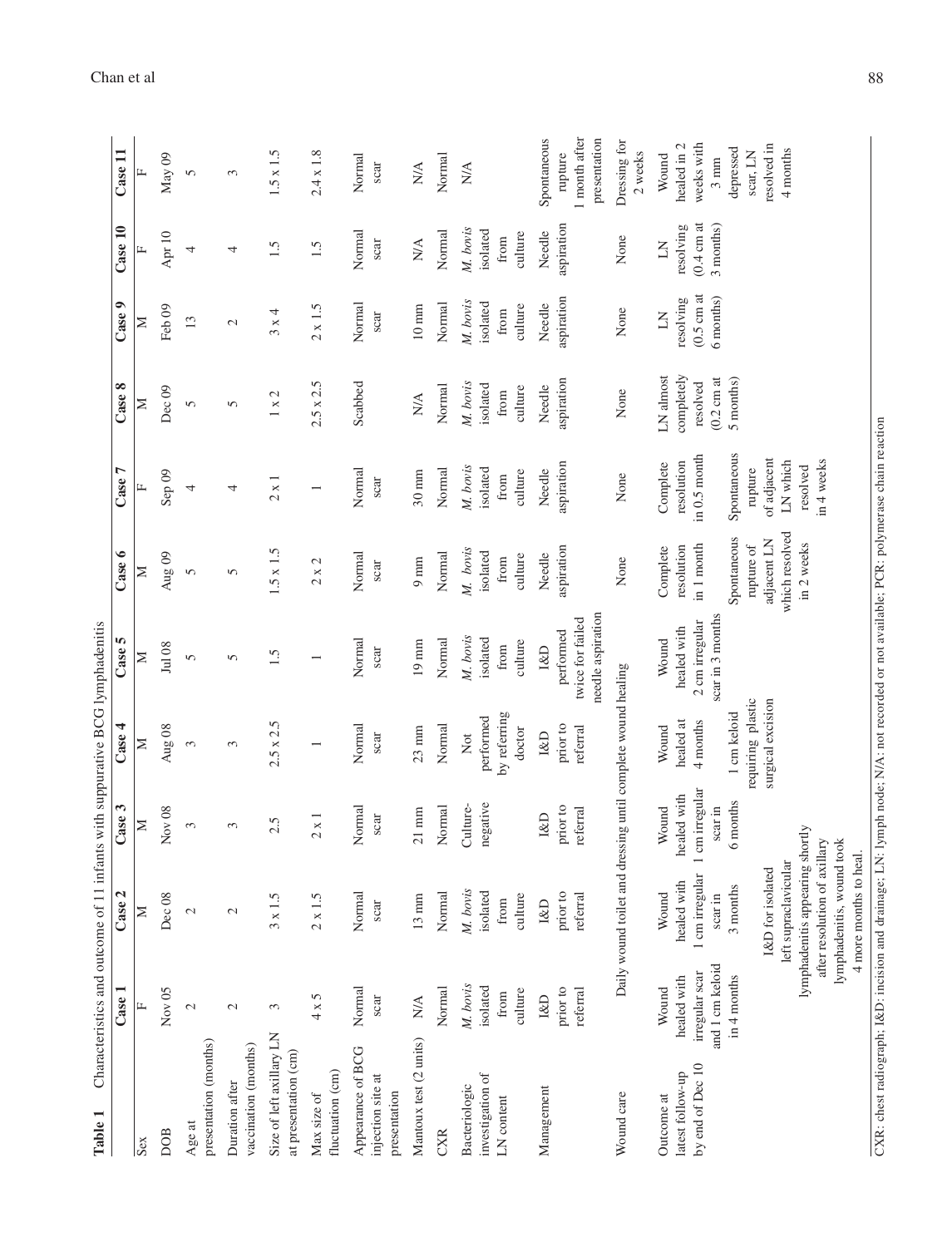induration at 48 to 72 hours after intradermal injection) and the remaining one had an induration of 9 mm. None had abnormal findings on chest radiographs. Bacteriologic investigations were performed in 9 infants. *Mycobacterium bovis* (BCG strain) was isolated from culture of the needle aspirates obtained from the enlarged suppurative axillary lymph nodes of 5 infants. Three of 5 infants who had incision and drainage performed (Cases 1-4 prior to referral to our care and Case 5 after failed needle aspiration) were also culture-positive for BCG. Of the remaining 2 patients, 1 was culture-negative (Case 3) and the other (Case 4) was not subjected to microbiologic investigations by the referring doctor. One infant (Case 11) had spontaneous rupture with minimal discharge of the axillary lymph node 1 month after presentation.

Needle aspirations were attempted in 6 infants (Cases 5-10). One of them (Case 5) failed the attempt (dry tap) and subsequently underwent incision and drainage twice despite our referral for surgical excision. Wound healing took 3 months in this infant and was not satisfactory as he developed a 2 cm irregular scar. All 5 infants who were initially managed with successful needle aspiration alone showed significant regression in the sizes of their axillary lymph nodes after the procedure. Two infants with the lymph node sizes of 1-2 cm resolved completely over 2 to 4 weeks (Cases 6-7). However, enlargement of adjacent solitary lymph nodes occurred about 1 month after needle aspiration and spontaneous rupture ensued before the infants returned for follow-up. Despite this apparent failure of hastening recovery with needle aspiration, the discharge from the subsequently enlarging adjacent lymph nodes was minimal, requiring only simple dressing, and stopped spontaneously, one after 2 weeks and the other 4 weeks. The other 3 patients (Cases 8-10) had regression of lymph node size from 2.5 to 0.2 cm (92% reduction), 2 to 0.5 cm (75% reduction), and 1.5 to 0.4 cm (73% reduction) at 5, 6 and 3 months after needle aspiration, respectively, with no further complication or need for surgical intervention up to the time of latest follow-up (Figures 4a  $&$  4b). In summary, five of the 6 infants who were managed initially with needle aspiration were spared surgical excision (Cases 6-10). The remaining one (Case 5) unfortunately was managed with a surgical procedure which was not our intention, resulting in suboptimal wound healing (Figure 5).

Surgical incision and drainage had already been performed in 4 other infants (Cases 1-4) prior to referral to our centre for further management of their persistently discharging wounds, and was also performed in the one





**Figure 4** Wound healing after needle aspiration.



**Figure 5** Wound healing after incision and drainage.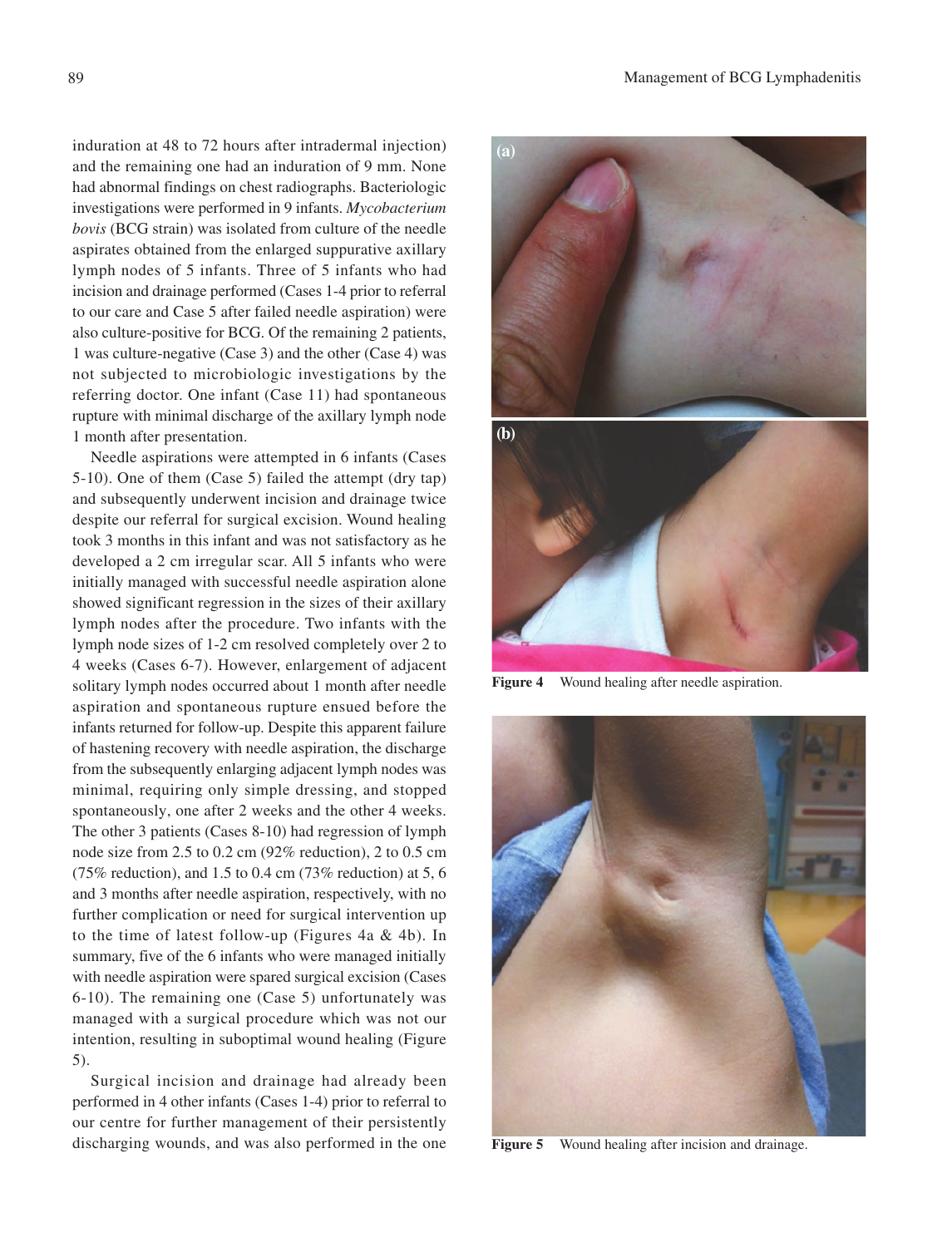referred for surgical excision after failed needle aspiration in our centre (Case 5). Daily wound toilet and dressing for an extended period in hospital, and then clinic until complete resolution were required. Unfortunately, upon healing all 5 of them developed significant irregular scarring and 2 eventually developed keloids over their scars, with 1 necessitating plastic surgical excision. The mean duration from incision and drainage to complete wound healing and resolution of the lymph node enlargement in these 5 infants who were managed by incision and drainage was 4 months (range 3 to 6 months).

The infant (Case 11) who had spontaneous rupture of the axillary lymph node that suppurated 1 month after presentation only required daily simple dressing. The draining sinus healed after 2 weeks and resolution of the lymphadenitis took 4 months to complete, leaving behind a 3 mm depressed scar. The resolution in this infant was fortunately satisfactory because the discharging content of the suppuration was not copious.

Isolated left supraclavicular lymphadenitis occurred in 1 infant (Case 2) 4 months after BCG vaccination, shortly after resolution of the axillary lymphadenitis. Unfortunately, incision and drainage was performed by surgeon and the wound took 4 more months to heal. Immune function tests performed in this patient were normal.

## **Review of BCG Lymphadenitis**

The risk factors associated with BCG lymphadenitis can be either host-related or vaccine-related.<sup>14,19-21</sup>

(A) Host-related factors:

- 1. Age. Vaccine given during the neonatal period is associated with a higher risk of regional lymphadenitis.
- 2. Immunocompetence. Immunocompromised patients such as those suffering from severe combined immunodeficiency or AIDS have increased complication rates of local as well as disseminated BCG infections.
- 3. Route of administration. Failure of intradermal injection may result in inadvertent subcutaneous administration, which contributes to increased complication rate.<sup>10, 11</sup>
- 4. Race. A wide variation in the incidence of BCG-related complications has been reported in different countries and ethnic groups.
- (B) Vaccine-related factors:
- 1. Dosage of BCG vaccine. Overdosage may lead to more severe adverse reactions.
- 2. Residual virulence of the BCG strain. BCG strains from different pharmaceutical manufacturers are known to

have different reactogenicity.<sup>11</sup>

3. Viability of final vaccine product (the relative proportions of living and dead bacilli). This is related to the quality of the administered vaccine and is affected by storage conditions such as the cold chain.

## **Clinical Features**

A detailed and accurate documentation of the symptoms and signs is imperative for making the proper diagnosis.15 Sometimes, it may be difficult to differentiate BCG-related reaction from lymphadenitis or abscess formation secondary to acute pyogenic bacterial infection, or rarely, chronic tuberculous or non-tuberculous mycobacterial infection, although in general the latter two conditions are more "cold" than "hot" in presentation i.e. the classical TB or non-tuberculous mycobacterial (caused by rapid growers such as *Mycobacterium chelonae*) lymph node or soft tissue abscess is a cold abscess. The following features should lead to the suspicion of BCG as the aetiology:

- 1. History of BCG vaccination on the ipsilateral arm.
- 2. Onset is usually 2 to 4 months after BCG vaccination, although it may range from 2 weeks to 6 months. Almost all cases occur within 24 months.
- 3. There is absence of fever or other constitutional symptoms.
- 4. Absent or minimal local tenderness over the lesion(s).
- 5. >95% of cases involve ipsilateral axillary lymph nodes, but supraclavicular or cervical glands may be involved in isolation or in association with axillary lymphadenopathy.
- 6. Only 1 to 2 discrete lymph nodes are enlarged (clinically palpable) in the majority of cases. Involved lymph nodes are rarely matted together.

#### **Diagnosis**

The diagnosis of BCG lymphadenitis is basically clinical. The patient must have a history of recent BCG vaccination that should normally be at birth in Hong Kong, so the commonest age of presentation is from 2 to 4 months of age, and almost all are diagnosed within the first two years of life. The recognition of characteristic clinical features ipsilateral to the site of BCG vaccination that is not associated with fever or constitutional symptoms, and in the absence of other attributable causes of lymphadenitis, can usually lead to a diagnosis.<sup>15,16</sup>

Further investigation is of limited value except to exclude disseminated BCG infection in the immunocompromised host, which should have other suggestive clinical signs and symptoms, and superinfection of the involved lymph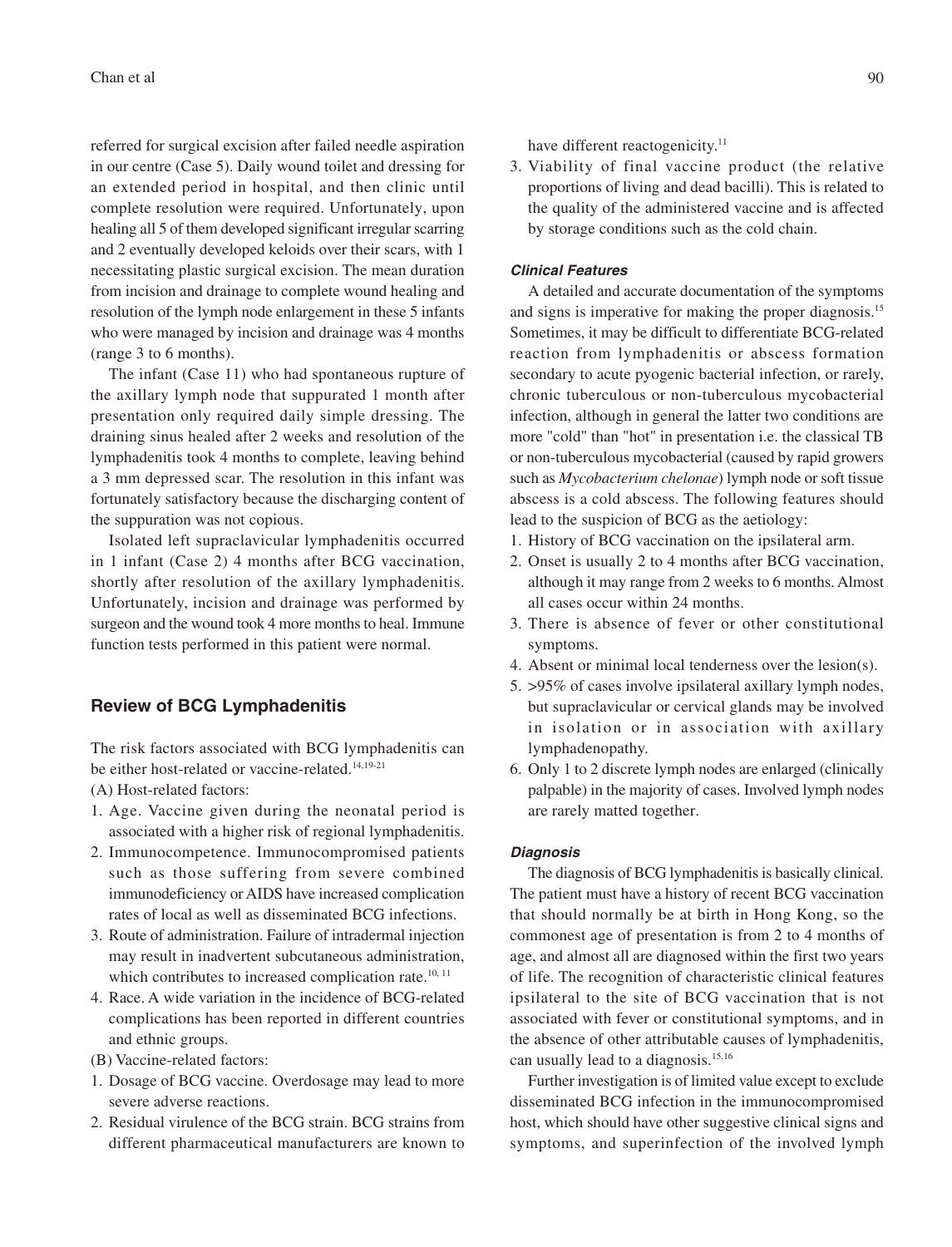node(s) by pyogenic bacteria. Clinically, it can be difficult to differentiate BCG lymphadenitis from tuberculous lymphadenitis notwithstanding the temporal relationship of recent BCG vaccination and the common age of presentation, though isolated tuberculous axillary lymphadenitis is extremely rare.<sup>22</sup> A tuberculin skin test is not useful for making a diagnosis of BCG lymphadenitis with typical presentation. The test is expected to be positive after recent BCG vaccination in immunocompetent host so it cannot help to differentiate reaction caused by *M. bovis* or *M. tuberculosis*. A positive tuberculin skin test and, if available, supplemented by a negative interferon-gamma release assay (IGRA) for *M. tuberculosis*, together with a normal chest radiograph (CXR) might help in diagnosis by excluding TB in the rare situation of BCG lymphadenitis presenting atypically as an isolated left cervical mass without concomitant axillary involvement. However, information on the negative predictive value of IGRA and its utility in infants to exclude infection by *M. tuberculosis* remains controversial, and over-reliance on the test in this young age group is discouraged. The absence of any reaction to the tuberculin skin test in an infant presenting with axillary and/or cervical lymphadenopathy who has received BCG vaccination and is not thriving should prompt further investigation for the possibility of primary immunodeficiency. CXR examination is the bare minimum that one should perform in all cases. It should be normal in an infant with localised BCG lymphadenitis. Any abnormal pulmonary infiltrates or opacities suggestive of intrathoracic lymph node enlargement should prompt further investigation to exclude tuberculosis or disseminated BCG infection.

Acid fast bacilli (AFB) may be seen on microscopy of any discharge or aspirate from the suppurative lymph node.<sup>23</sup> A positive *M. bovis* culture can confirm the diagnosis of BCG lymphadenitis. However, a negative mycobacterial culture, or even a positive culture of pyogenic bacteria, cannot exclude BCG as the underlying cause because viable *M. bovis* may not be isolated, and secondary bacterial infection can superimpose on BCG lymphadenitis. The definitive identification of BCG isolated by appropriate culture requires phage typing or mycobacterial gene analysis.24 The conventional polymerase chain reaction (PCR) test for *M. tuberculosis* complex is not specific enough to differentiate *M. bovis* from *M. tuberculosis*.

## **Treatment**

Three treatment options have been described for BCG lymphadenitis.

### *(A) Antibiotic Therapy*

Several antibiotics (e.g. erythromycin) and antituberculous medications (e.g. isoniazid and rifampicin) have been used. There are case series suggesting their efficacy.25, 26 Well controlled trials involving more subjects have shown that these drugs cannot prevent suppuration nor shorten the duration of healing.27-32 It should also be noted that BCG is generally not susceptible to pyrazinamide, a first-line agent for treating TB. Antibiotic therapy is, however, often indicated for treatment of suppurative lymphadenitis proven to be caused by superinfection with pyogenic bacteria such as *Staphylococcus aureus* or *Streptococcus pyogenes*, as definitive therapy or an adjunct to surgical intervention.

#### *(B) Needle Aspiration*

For suppurative BCG lymphadenitis, given time there is almost universal development of spontaneous perforation and sinus formation if left untreated. Recent studies have shown that needle aspiration can help to prevent this complication and shorten the duration of healing, apart from offering valuable diagnostic information.33-35 Sometimes repeated aspirations are required for optimal management, and wider-bored needles are preferred for ease of evacuation of thick inflammatory materials. Banani and Alborzi demonstrated in their randomised controlled trial that patients with suppurative BCG lymphadenitis treated with needle aspiration had a significantly higher chance of wound healing without surgical excision (95% vs 68%), and shorter duration of recovery (6.7 weeks vs 11.8 weeks) when compared with the control group.<sup>34</sup> It is considered to be a safer option when compared with total surgical excision, which likely will require general anaesthesia in young infants.33,34 Others have advocated the use of local isoniazid instillation therapy during needle aspiration.<sup>27</sup> Whether this offers additional benefit remains to be confirmed.

#### *(C) Surgical Excision*

Surgical excision is a definitive way to remove the affected lymph node(s) and promote early cure and better wound recovery. However, the patient needs to bear the risks of general anaesthesia in addition to the risks of surgical manipulation, which are considerably higher in infants as compared to older individuals.34 Surgical excision should be considered as the last resort in case of failed needle aspiration (dry tap or recollection despite repeated aspirations), and in those patients with matted and multiloculated lymph nodes.34 Simple incision and drainage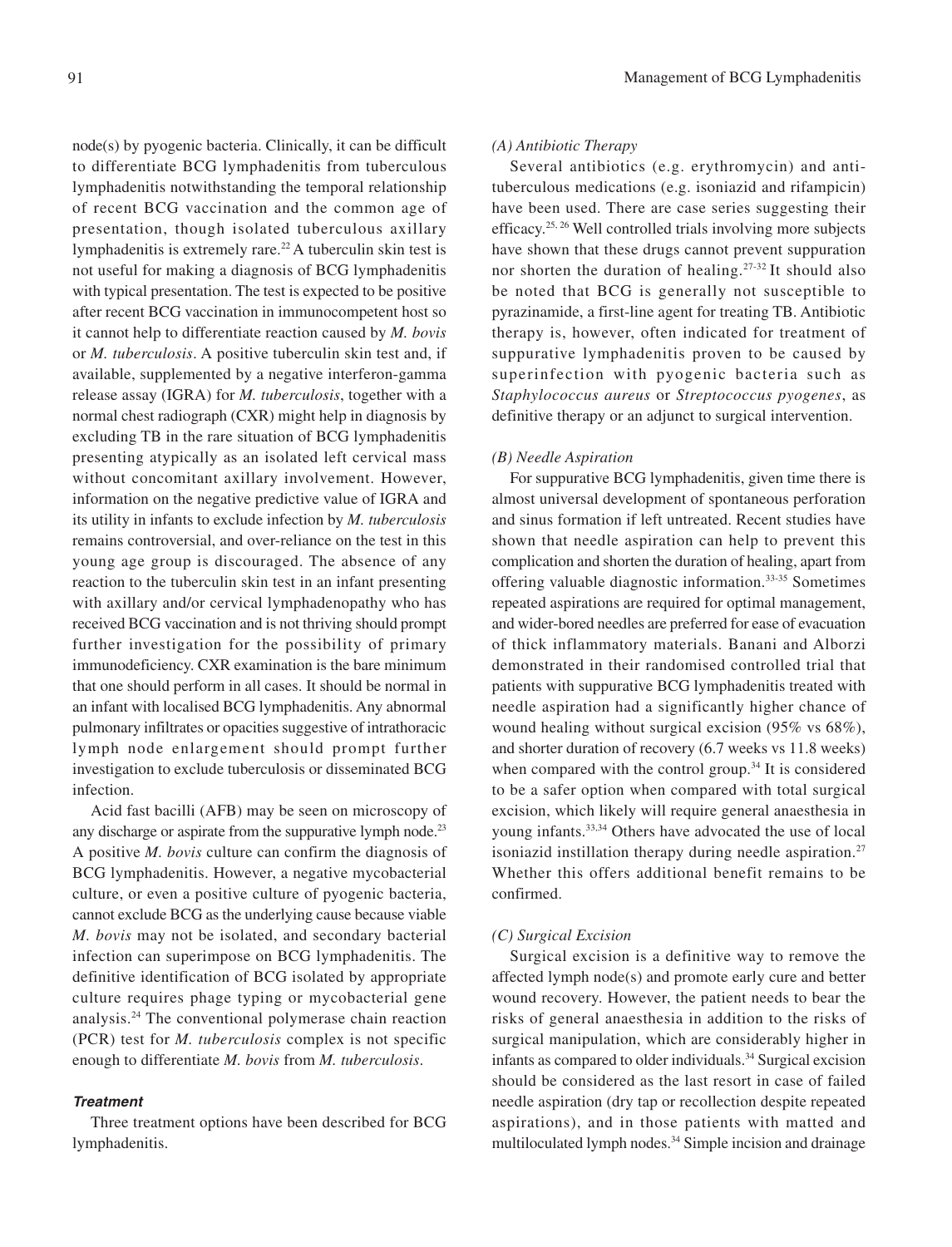is not recommended because it results in persistent discharges requiring cumbersome dressing, inadequate evacuation of inflammatory materials, suboptimal wound healing, scarring and delayed recovery.<sup>33,36,37</sup>

## **Discussion**

 Our case series suggested that needle aspiration in the management of suppurative BCG lymphadenitis is more likely to result in better cosmetic outcome as compared to incision and drainage in appropriately selected patients. Even if spontaneous rupture ensued in some of our patients who underwent needle aspiration, the duration of wound dressing required appeared to be shorter. No complication was encountered during and after needle aspiration and the procedure was simple and well tolerated. Wound healing following incision and drainage is expected to be unsatisfactory, and resolution is prolonged. Not all suppurative BCG lymphadenitis should be managed by excision, although the procedure itself appears to be an instant cure. Some infants can be spared invasive surgical procedures and an initial less traumatic approach with needle aspiration should be considered. Close monitoring of the infant is warranted after needle aspiration as recollection is not uncommon, necessitating repeated aspiration, and emergence of enlarging adjacent nodes with or without suppuration can occur, which may require early intervention. We suggest that surgeons should reconsider surgical excision as the last resort for definitive treatment of suppurative BCG lymphadenitis. It should preferably be reserved for infants who failed needle aspiration or failed to respond to repeated needle aspirations, after balancing the risks of general anaesthesia and potential surgical complications in very young infants. Incision and drainage should be avoided at all costs due to the risk of resultant persistent draining wound.36 In addition, delayed wound healing and unsatisfactory scar formation can be problematic. A management algorithm is proposed as in Figure 6.



**Figure 6** Management algorithm for BCG lymphadenitis.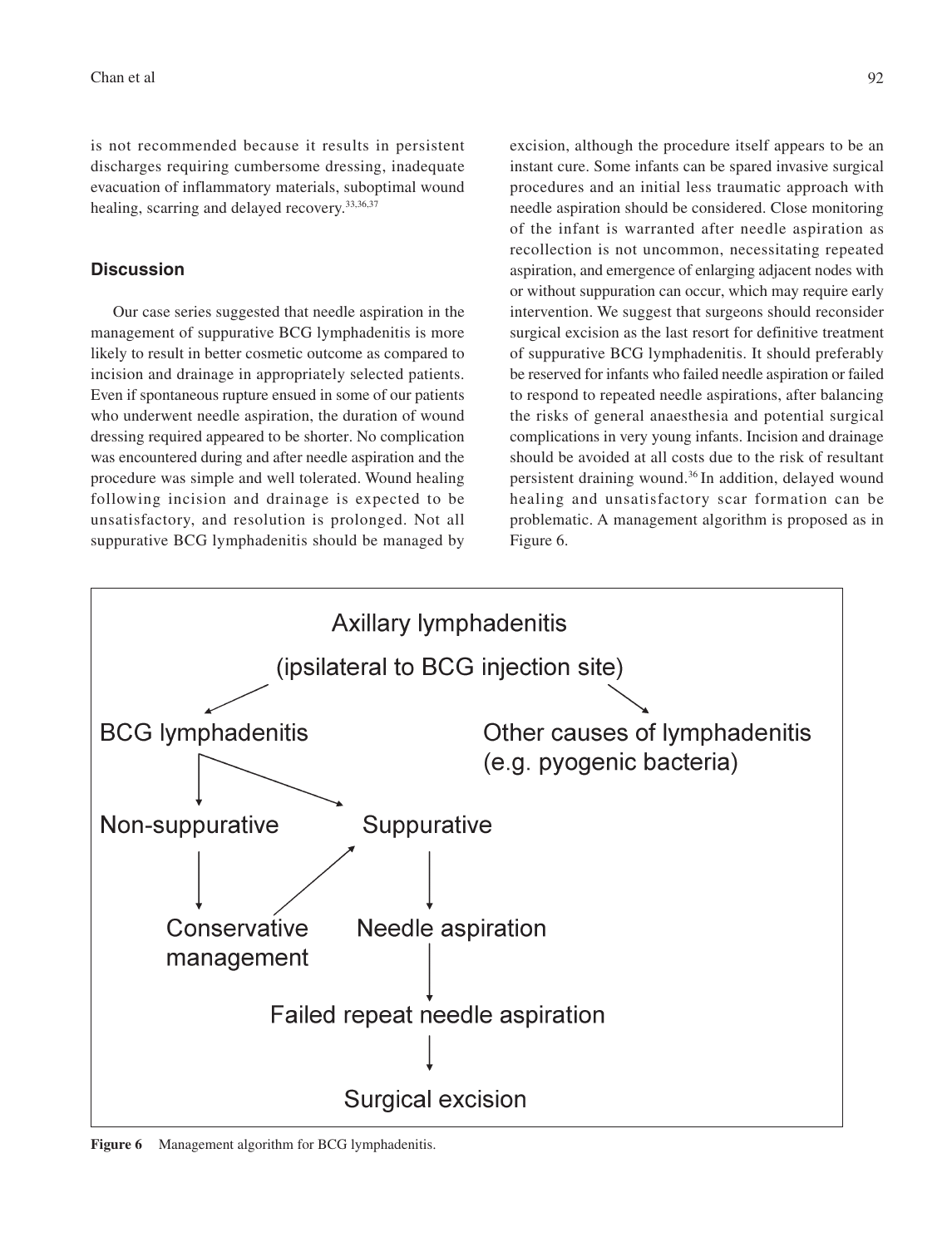Good immunisation technique, correct dosage and quality control of the BCG vaccine are presumed to be of paramount importance in avoiding untoward reactions following its administration. To prevent severe local BCG lymphadenitis and more extensive or disseminated BCG infection, avoidance of BCG vaccination in patients with known primary or acquired immunodeficiencies should be seriously considered. However, it is very difficult, if not impossible, to suspect or identify primary immunodeficiency at or soon after birth, unless there is a known family history or the patient presents with features of a known immunodeficiency syndrome (e.g. Di George syndrome). World Health Organization has made human immunodeficiency virus (HIV) infection in infants a contraindication to BCG vaccination in the revised consensus statement of 2008, though information on the risk-benefit ratio, especially in developing countries, is limited and the recommendation may be subject to further debate.13,38,39 We in Hong Kong have adopted the revised WHO recommendation of withholding BCG vaccination in infants known to be HIV positive as well as those born of HIV-infected mothers, pending testing for HIV infection.40

## **Conclusion**

In summary, non-suppurative BCG lymphadenitis is a relatively common benign condition that will regress spontaneously over a matter of weeks to months. Reassurance and masterly inactivity with regular followup are all that is required. If the enlarged lymph node progresses to suppuration, then needle aspiration (which can be repeated if necessary) should be performed first in an attempt to hasten resolution by emptying its content, and provide material for appropriate microbiological investigations. Complete surgical excision should be considered for failed needle aspiration or recurrence of suppuration despite repeated aspirations. The addition of antimicrobial therapy is of no proven benefit. Incision and drainage is mentioned to be condemned.

# **References**

- 1. Fine PE. The BCG story: lessons from the past and implications for the future. Rev Infect Dis 1989;11(Suppl 2):S353-9.
- 2. Colditz GA, Brewer TF, Berkey CS, et al. Efficacy of BCG vaccine in the prevention of tuberculosis: meta-analysis of the published literature. JAMA 1994;271:698-702.
- 3. Wilson ME, Fineberg HV, Colditz GA. Geographic latitude and

the efficacy of Bacillus Calmette-Guérin vaccine. Clin Infect Dis 1995;20:982-91.

- 4. Trunz BB, Fine P, Dye C. Effect of BCG vaccination on childhood tuberculous meningitis and miliary tuberculosis worldwide: a meta-analysis and assessment of cost-effectiveness. Lancet 2006; 367:1173-80.
- 5. Department of Health, HKSAR. Annual Report of Tuberculosis and Chest Service, 2000.
- 6. Lotte A, Wasz-Hockert, Poisson N, et al. Second IUATLD study on complications induced by intradermal BCG-vaccination. Bull Int Union Tuberc and Lung Dis 1988;63:47-59.
- 7. Milstien JB, Gibson JJ. Quality control of BCG vaccine by WHO: a review of factors that may influence vaccine effectiveness and safety. Bull World Health Organ 1990;68:93-108.
- 8. Romanus V, Fasth A, Tordai P, Wiholm BE. Adverse reactions in healthy and immunocompromised children under six years of age vaccinated with the Danish BCG vaccine, strain Copenhagen 1331: implications for the vaccination policy in Sweden. Acta Paediatr 1993;82:1043-52.
- 9. Szczuka I. Adverse events following immunization with BCG vaccine in Poland 1994-2000. Przegl Epidemiol 2002;56:205- 16.
- 10. Daoud W. Control of an outbreak of BCG complications in Gaza. Respirology 2003;8:376-8.
- 11. Awad R. BCG vaccine and post-BCG complications among infants in Gaza Strip, 1999. East Mediterr Health J 2001;7:211- 20.
- 12. O'Brien KL, Ruff AJ, Louis MA, et al. Bacillus Calmette-Guérin complications in children born to HIV-1-infected women with a review of the literature. Pediatrics 1995;95:414-8.
- 13. Hesseling AC, Cotton MF, Fordham von Reyn C, et al. Consensus statement on the revised World Health Organization recommendations for BCG vaccination in HIV-infected infants. Int J Tuberc Lung Dis 2008;12:1376-9.
- 14. Victoria MS, Shah BR. Bacillus Calmette-Guérin lymphadenitis: a case report and review of the literature. Pediatr Infect Dis J 1985;4:295-6.
- 15. Helmick CG, D'Souza AJ, Goddard RN. An outbreak of severe BCG axillary lymphadenitis in Saint Lucia, 1982-1983. West Indies Med J 1986;35:12-7.
- 16. Lotte A, Wasz-Hockert O, Poisson N, et al. Second IUATLD study on complications induced by intradermal BCG-vaccination. Bull Int Union Tuberc Lung Dis 1988;63:47-59.
- 17. Singla A, Singh S, Goraya JS, Radhika S, Sharma M. The natural course of nonsuppurative Calmette-Guérin bacillus lymphadenitis. Pediatr Infect Dis J 2002;21:446-8.
- 18. Sagić L. Adverse events following BCG vaccination. Med Pregl 2004;57(Suppl 1):41-7.
- 19. Hsing CT. Local complications of BCG vaccination in pre-school children and newborn babies. Bull World Health Organ 1954; 11:1023-9.
- 20. Gołebiowska M, Andrzejewska E, Stryjewska I, Baranowska H, Drazkiewicz A. Adverse events following BCG vaccination in infants and children up to 36 months of age. Przegl Epidemiol 2008;62:71-5.
- 21. Talbot EA, Perkins MD, Silva SF, Frothingham R. Disseminated Bacille Calmette-Guérin disease after vaccination: case report and review. Clin Infect Dis 1997;24:1139-46.
- 22. Ustvedt HJ. Local reactions in BCG vaccination. Bull World Health Organ 1950;2:441-68.